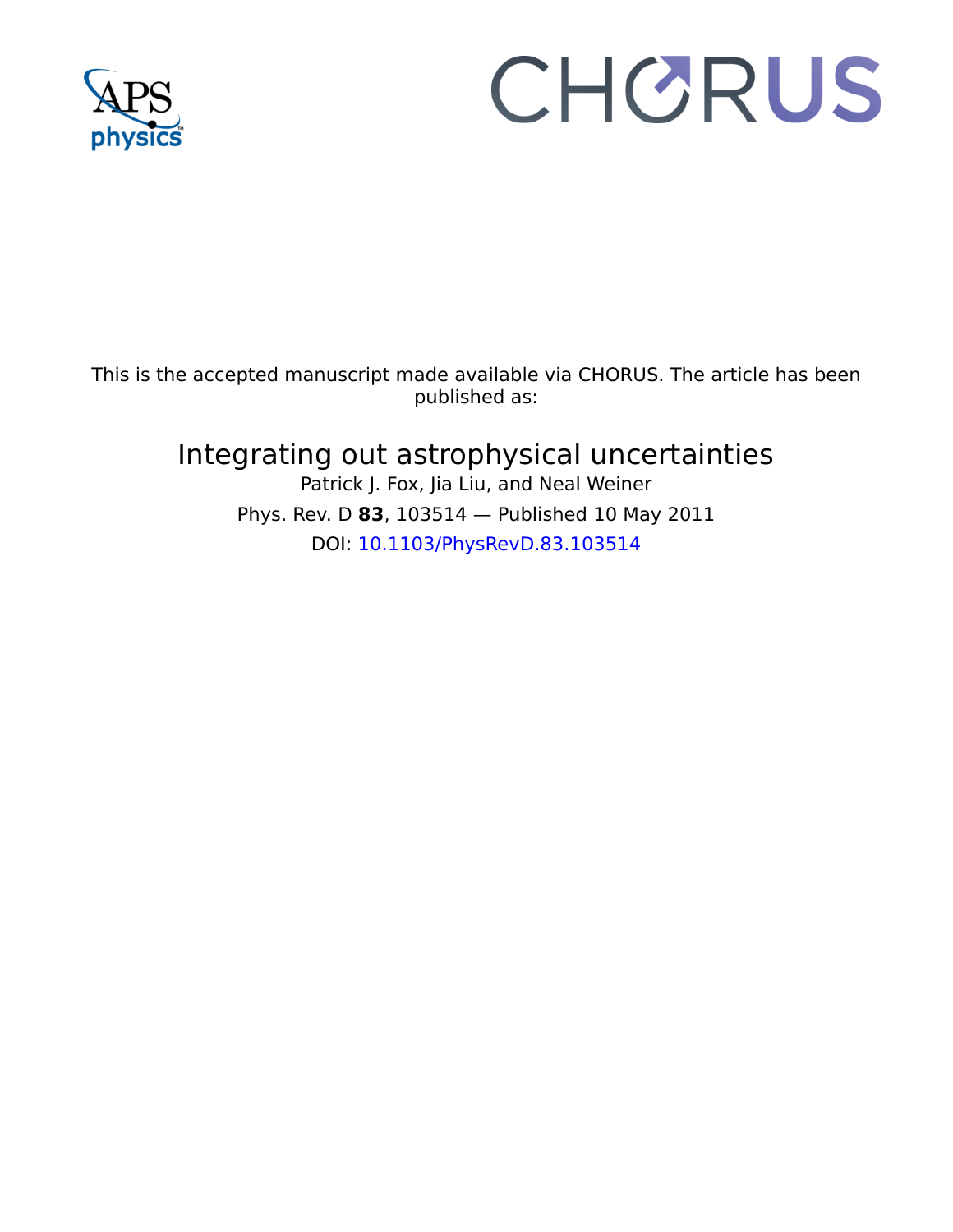### Integrating Out Astrophysical Uncertainties

Patrick J. Fox, <sup>1, 2</sup> Jia Liu,<sup>3</sup> and Neal Weiner<sup>3, 2</sup>

<sup>1</sup>Theoretical Physics Department, Fermilab, Batavia, Illinois 60510, USA

 ${}^{2}$ School of Natural Sciences, Institute for Advanced Study, Einstein Drive, Princeton, NJ 08540

 ${}^{3}$ Center for Cosmology and Particle Physics, Department of Physics,

New York University, New York, NY 10003, USA

Underground searches for dark matter involve a complicated interplay of particle physics, nuclear physics, atomic physics and astrophysics. We attempt to remove the uncertainties associated with astrophysics by developing the means to map the observed signal in one experiment directly into a predicted rate at another. We argue that it is possible to make experimental comparisons that are completely free of astrophysical uncertainties by focusing on integral quantities, such as  $g(v_{min}) = \int_{v_{min}} dv f(v)/v$  and  $\int_{v_{thresh}} dv v g(v)$ . Direct comparisons are possible when the  $v_{min}$ space probed by different experiments overlap. As examples, we consider the possible dark matter signals at CoGeNT, DAMA and CRESST-Oxygen. We find that expected rate from CoGeNT in the XENON10 experiment is higher than observed, unless scintillation light output is low. Moreover, we determine that S2-only analyses are constraining, unless the charge yield  $Q_y < 2.4$  electrons/keV. For DAMA to be consistent with XENON10, we find for  $q_{Na} = 0.3$  that the modulation rate must be extremely high (  $\gtrsim 70\%$  for  $m_{\chi} = 7$  GeV), while for higher quenching factors, it makes an explicit prediction (0.8 - 0.9 cpd/kg) for the modulation to be observed at CoGeNT. Finally, we find CDMS-Si, even with a 10 keV threshold, as well as XENON10, even with low scintillation, would have seen significant rates if the excess events at CRESST arise from elastic WIMP scattering, making it very unlikely to be the explanation of this anomaly.

PACS numbers:

#### I. INTRODUCTION

The search for dark matter is a central priority of modern high energy physics. Understanding the nature of the  $\sim$ 24% of the universe composed of dark matter would give insight into the origin of galaxies and cosmic structures, the universe at high temperatures and a broader particle physics context for the Standard Model. To this end, a wide range of underground detectors have been and will be deployed to search for it (e.g., [1–9]). These programs utilize many different technologies and targets, and have sensitivities to a number of different WIMP scenarios, as well as mass ranges and interaction properties.

These rare-event searches are some of the most sensitive detectors ever built, seeking a signal that may be as small as a few events per year. Consequently, they are sensitive to new and unexpected backgrounds as well. Any claim of dark matter discovery must be confirmed with multiple technologies before it can be believed. At the same time, comparing different experiments is a great challenge, with uncertainties from particle physics, nuclear physics, atomic physics and astrophysics compounding one another.

Particle physics uncertainties can be explored by considering phenomenologically varied models, such as spindependent [10] or momentum-dependent [11, 12] couplings, inelastic [13, 14] scattering, electromagnetic charge radius or dipole interactions [15–21], resonant dark matter [22], mirror matter [23, 24] among others. Atomic and nuclear physics uncertainties can be better understood through theory and careful experiment (e.g., [25–27]). Astrophysical uncertainties are a challenge, however, for a number of reasons.

High resolution numerical studies [28–30] have confirmed that Maxwellian distributions are generally good approximations to the phase space structure of dark matter halos. Nonetheless, significant deviations are found at high velocities that can be relevant for some scenarios, such as light WIMPs or inelastic WIMPs [29, 31, 32], and in analytic solutions to NFW profiles such deviations are calculable [33]. Although the resolution of the numerical studies is not adequate to study small-scales accurately, variations from place to place within a halo can be important [29]. Pronounced structures such as streams or subhalos can dramatically alter expectations [34–37]. And of course, the "unknown unknowns" are impossible to quantify.

It is important therefore to find methods that constrain scenarios without appealing to any model of the dark matter distribution. Some efforts at this have been studied already. For instance, [38] argued that an independent comparison for the iodine spin-independent explanation of DAMA could be made by studying the comparable range of energy at a Xenon target, given their kinematical similarity. It was pointed out in [39] that there is an overlap in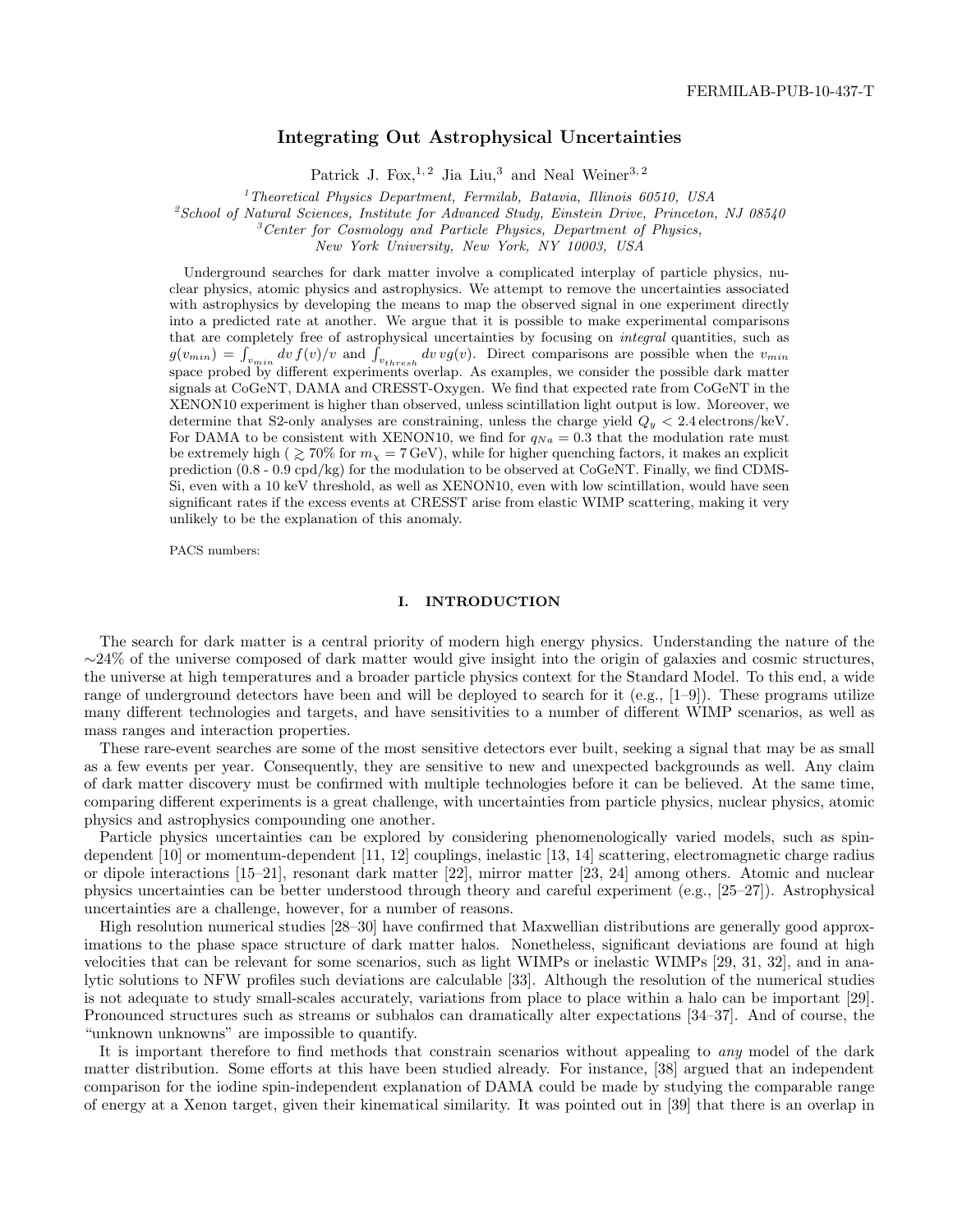velocity space between the ∼ 1keVee signal at CoGeNT and the 7 keVr threshold at CDMS-Si. With positive results at two experiments, a measurement of the WIMP mass can be done without assuming a halo model [40]. Finally, [41] studied the possibility of extracting  $f(v)$  from dark matter experiments in the future when large signals have been found.

In this paper, we take a different approach. Rather than attempt to find the physical function  $f(v)$ , or study variations in it, we attempt to directly map experimental signals from one detector to another. We do this by focusing on *integral* quantities, namely  $g(v_{min}) = \int_{v_{min}} dv f(v)/v$  and  $\int dv v g(v)$ . We determine the robustness of constraints by considering the relationship between recoil energy and  $v_{min}$  space, rather than actual velocity space. Although in our approaches we will gain less information about astrophysics, we can compare experiments even when  $f(v)$  cannot be reliably extracted.

#### II.  $v_{min}$  RANGES AND ASTROPHYSICS-INDEPENDENT SCATTERING RATES

Our approach will be simple: we will endeavor to map an energy range in a given experiment into the halo velocity space, and from there into any other experiment we wish to compare to. In this way, we can determine what energy ranges of experiments can be directly compared. In optimal situations, we will be able to extract  $g(v)$ , while in less optimal situations we will only be able to discuss total rates.

We begin with the differential rate at a direct detection experiment, which for elastically scattering DM is given by,

$$
\frac{dR}{dE_R} = \frac{N_T M_T \rho}{2m_\chi \mu^2} \sigma(E_R) g(v_{min}) \;, \tag{1}
$$

where  $\mu$  is the DM-nucleus reduced mass, and  $N_T = \kappa N_A m_p / M_T$  is the number of target scattering sites per kg with  $N_A$  Avogadro's number and  $\kappa$  the mass fraction of the detector that is scattering DM. The function  $g(v_{min})$  is related to the integral of the DM speed distribution<sup>1</sup>,  $f(v, t)$ , by,

$$
g(v_{min}, t) = \int_{v_{min}}^{\infty} dv \, \frac{f(v, t)}{v} \, . \tag{2}
$$

There is a minimum speed that the DM must have in order to deposit recoil energy  $E_R$  in the detector. For elastically scattering WIMPs this minimum velocity is

$$
v_{min} = \sqrt{\frac{M_T E_R}{2\mu^2}} \tag{3}
$$

Making a comparison between different experiments is confused by the fact that it is not a single velocity that contributes to the scattering rate at a particular  $E_R$ . Rather, all particles with velocities greater than  $v_{min}$  will contribute, making it impossible to map rates into velocity space.

However, we can consider a related space –  $v_{min}$ -space, whose elements are the sets of all particles with velocities greater than  $v_{min}$ . Because all particles with adequately high velocities contribute, it is reasonable to consider a mapping between  $E_R$  and  $v_{min}$  through (3).

This simple relationship allows us to compare results from different direct detection experiments without making an assumption about the distribution of DM velocities in the Milky Way's halo, provided one can relate the scattering cross sections at the various experiments. In the standard cases of SI or SD DM the nuclear scattering cross section can be related to the nucleonic (in this case the proton) cross section as

$$
\sigma_{SI}(E_R) = \sigma_p \frac{\mu^2}{\mu_{n\chi}^2} \frac{(f_p Z + f_n (A - Z))^2}{f_p^2} F^2(E_R)
$$
\n(4)

$$
\sigma_{SD}(E_R) = \frac{\sigma_p}{2J+1} \frac{\mu^2}{\mu_{n\chi}^2} \frac{\left(a_p^2 S_{pp}(E_R) + a_p a_n S_{pn}(E_R) + a_n^2 S_{nn}(E_R)\right)^2}{a_p^2} \,, \tag{5}
$$

allowing comparison of different experiments, we have defined  $\mu_{n\chi}$  as the DM-nucleon reduced mass.

<sup>&</sup>lt;sup>1</sup> It is usually assumed that the DM follows a Maxwell-Boltzmann distribution (in the galactic frame), with characteristic speed  $v_0$ , in which case (again in the galactic frame)  $f(v) \propto v^2 e^{-v^2/v_0^2}$ .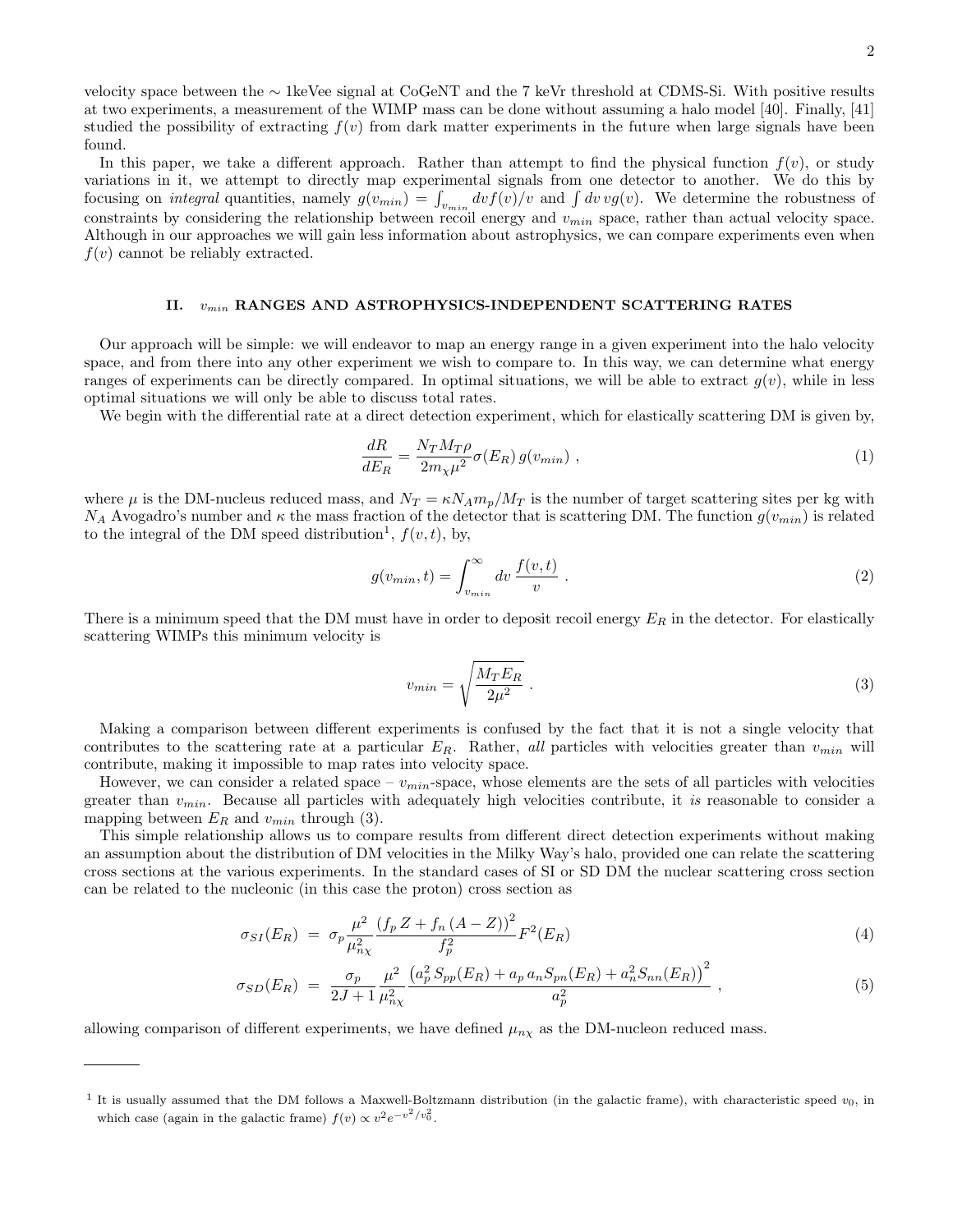Let us suppose we have two experiments to compare, with targets  $T_{1,2}$  with masses  $M_{1,2}$ . We assume the first has a signal which appears over an energy range  $[E_{low}^{(1)}, E_{high}^{(1)}]$ . This energy range correspond to  $v_{min}$  ranges  $[v_{min}^{low}, v_{min}^{high}]$ , using  $(3)$ .

This brings us to the central point of our efforts: to make a comparison between two experiments one must first determine whether the  $v_{min}$  space probed by the two experiments overlaps. As a matter of practical course, a given experiment has a lower energy threshold  $E_{min}$ , which can be translated into a lower bound on the  $v_{min}$  range. If experiment 1 has data for the differential rate of DM scattering in their experiment,  $dR_1/dE_R$  at energies  $E_i^{(1)}$  this can be used to predict a rate at energy  $E_i^{(2)}$  at experiment 2,  $dR_2/dE_R$ , or vice versa if experiment 2 has the signal. Thus, we have

$$
[E_{low}^{(1)}, E_{high}^{(1)}] \Longleftrightarrow [v_{min}^{low}, v_{min}^{high}] \Longleftrightarrow [E_{low}^{(2)}, E_{high}^{(2)}], \tag{6}
$$

where

$$
[E_{low}^{(2)}, E_{high}^{(2)}] = \frac{\mu_2^2 M_T^{(1)}}{\mu_1^2 M_T^{(2)}} [E_{low}^{(1)}, E_{high}^{(1)}].
$$
\n(7)

We can invert (1) to solve for  $g(v_{min})$  limited to the range  $v_{min} \in [v_{min,1}^{low}, v_{min,1}^{high}]$ 

$$
g(v_{min}) = \frac{2m_{\chi}\mu^2}{N_A\kappa m_p \rho \sigma(E_R)} \frac{dR_1}{dE_1}
$$
\n
$$
(8)
$$

This then allows us to explicitly state the expected rate for experiment two, again<sup>2</sup> restricted to the energy range dictated by the appropriate velocity range i.e.  $E \in [E_{low}^{(2)}, E_{high}^{(2)}]$ . Analogous to the energy mapping above, we have a rate mapping,

$$
\frac{dR_1}{dE_1} \Longleftrightarrow g(v_{min}) \Longleftrightarrow \frac{dR_2}{dE_2},\tag{9}
$$

with

$$
\frac{dR_2}{dE_R}(E_2) = \frac{\kappa^{(2)}\mu_1^2}{\kappa^{(1)}\mu_2^2} \frac{\sigma_2(E_2)}{\sigma_1\left(\frac{\mu_1^2 M_T^{(2)}}{\mu_2^2 M_T^{(1)}} E_2\right)} \frac{dR_1}{dE_R} \left(\frac{\mu_1^2 M_T^{(2)}}{\mu_2^2 M_T^{(1)}} E_2\right) . \tag{10}
$$

Equations (7), (8) and (10) are the central results of this paper. They make no astrophysical assumptions, but only rely upon the assumption that an actual signal has been observed.

We now focus on the SI case, since there are a greater number of experiments probing this scenario, but the analysis for SD is similar. In this  $(SI)$  case we can use  $(4)$  to rewrite  $(10)$  in a simple form

$$
\frac{dR_2}{dE_R}(E_2) = \frac{C_T^{(2)}}{C_T^{(1)}} \frac{F_2^2(E_2)}{F_1^2 \left(\frac{\mu_1^2 M_T^{(2)}}{\mu_2^2 M_T^{(1)}} E_2\right)} \frac{dR_1}{dE_R} \left(\frac{\mu_1^2 M_T^{(2)}}{\mu_2^2 M_T^{(1)}} E_2\right) ,\tag{11}
$$

where we have introduced a target specific coefficient

$$
C_T^{(i)} = \kappa^{(i)} \left( f_p Z^{(i)} + f_n \left( A^{(i)} - Z^{(i)} \right) \right)^2 \tag{12}
$$

In certain situations differential rates may not be available and instead it is only possible to compare total rates, this is the situation at present with CRESST. In general the total rate at a particular experiment with energy — and corresponding velocity — thresholds of  $(E_{low}, v_{min}^{low})$  and  $(E_{high}, v_{min}^{high})$ , can be expressed as,

$$
R = \frac{2N_A \rho \, m_p}{m_\chi} \frac{\kappa}{M_T} \int_{v_{low}}^{v_{high}} dv \, \epsilon(E_R) \sigma(E_R(v)) v g(v) \; . \tag{13}
$$

<sup>&</sup>lt;sup>2</sup> Since  $g(v)$ , by its definition, is a monotonically decreasing function of  $v_{min}$ , one can in principle go to lower energies as well, but one may only place a lower bound on the predicted rate, rather than make a true prediction.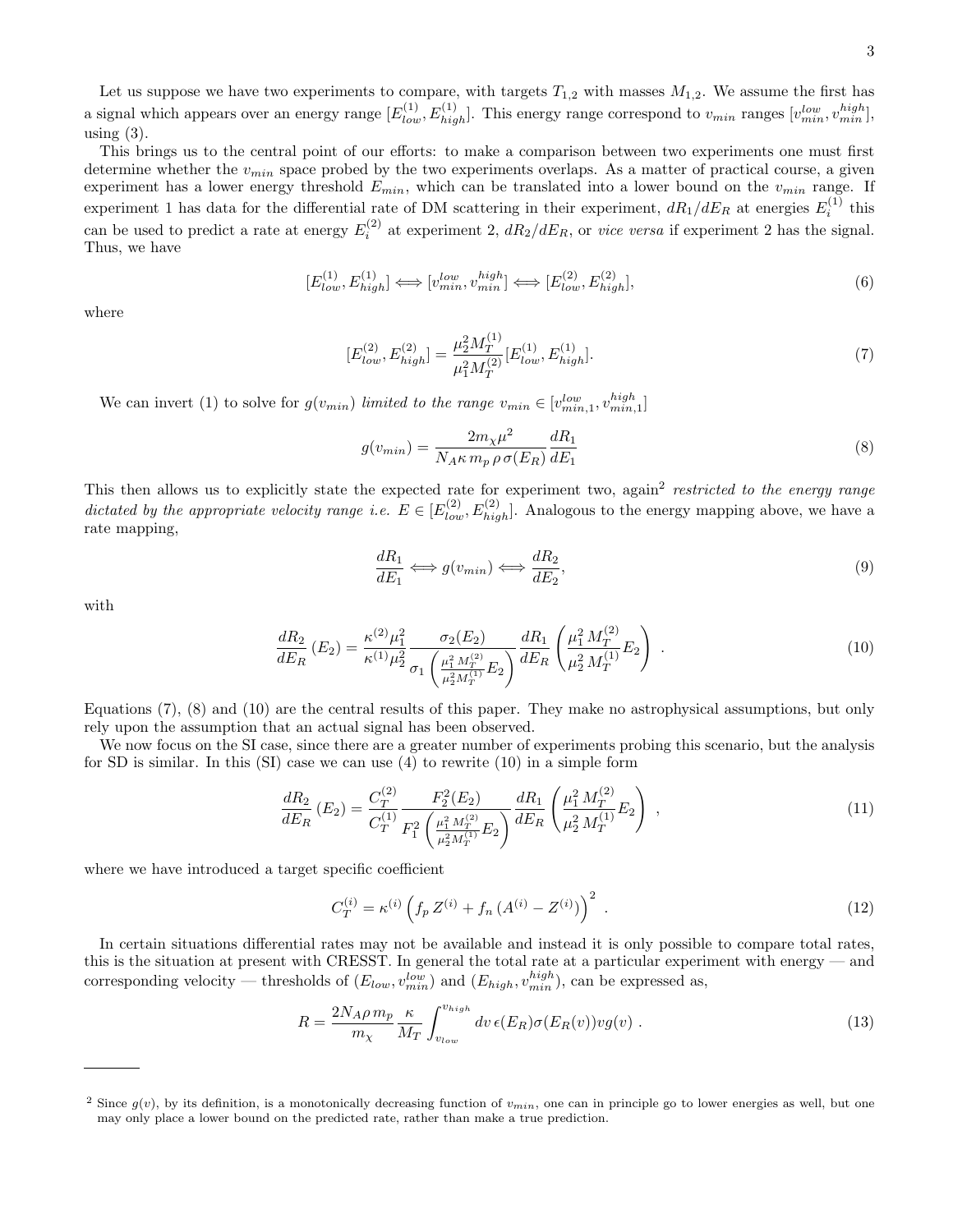

FIG. 1:  $v_{min}$  thresholds for various experiments. Solid bands are CRESST Oxygen band, 15-40 keV (red, top), DAMA Na band 6.7-13.3 keV (green, middle), CoGeNT Ge 1.9-3.9 keV (blue, bottom). Constraints are Xenon 1, 2 and 5 keV (dashed, dotted, and dot-dashed, thick blue), and CDMS-Si 7 and 10 keV, (dot-dashed and dashed, thin red).

For the particular case of SI on which we are focused this becomes,

$$
R = \left(\frac{2N_A\rho\,\sigma_p m_p}{m_\chi\,\mu_{n\chi}^2\,f_p^2}\right) \left(\frac{\mu^2 C_T}{M_T}\right) \int_{v_{low}}^{v_{high}} dv \,\epsilon(E_R) F^2(E_R(v)) v g(v) ,\tag{14}
$$

where  $\epsilon(E_R)$  an an energy-dependent efficiency. To compare two experiments, we must extract the energy dependent terms from the integral. So while we make no assumptions about  $g(v)$ , we evaluate the form factor at a value  $\bar{E}_2 = \bar{E}_1 \mu_2^2 M_T^{(1)}$  $T_T^{(1)}/\mu_1^2 M_T^{(2)}$  where the ratio  $\epsilon_2(\bar{E}_2)F_2^2(\bar{E}_2)/\epsilon_1(\bar{E}_1)F_1^2(\bar{E}_1)$  is minimized or maximized, depending on whether we are considering a putative signal or constraint. Thus comparisons of rates at two experiments may then be simply compared by taking ratios of  $C_T$  with the form factor evaluated at the conservative value E,

$$
R_2 \le \frac{\epsilon_2(\bar{E}_2) F_2^2(\bar{E}_2)}{\epsilon_1(\bar{E}_1) F_1^2(\bar{E}_1)} \frac{C_T^{(2)}}{C_T^{(1)}} \frac{M_T^{(1)}}{M_T^{(2)}} \frac{\mu_2^2}{\mu_1^2} R_1 \tag{15}
$$

In order to determine what comparisons can be made between experiments, we must examine the relevant velocity space they probe. We re-emphasize that the signal at energy  $E_{low} < E < E_{high}$  is sensitive to all particles with velocity greater than  $v_{min}(E, M_N, M_\chi)$  through the integral  $g(v_{min})$ . A separate experiment with threshold  $\tilde{E}$  will offer constraints independent of astrophysics if the resulting minimum velocity  $\tilde{v} < v_{min,1}^{high}$ . The optimal limits are reached when  $\tilde{v} < v_{min,1}^{low}$ . We illustrate this in Fig. 1 for an ensemble of experiments, some with signals, some without. The possible comparisons between these various experiments will be the subject of the subsequent sections. Using (11) scattering rates can be compared between experiments. However, to compare to actual experimental data the relative exposures, efficiencies and other detector-specific factors must be correctly taken into account. In the next section we describe in detail the experimental parameters necessary for the comparisons in the rest of the paper.

#### III. APPLICATIONS: A COMPARISON OF EXISTING EXPERIMENTS

The important consequences of (10) are immediately obvious. In principle, one can compare a positive signal at one experiment with one at another, or test the compatibility of a null result with a positive one. Unfortunately, ideal circumstances will rarely present themselves: additional backgrounds can complicate the extraction of  $g(v)$ , resolution can smear signals, or uncertainties in atomic physics (such as quenching factors) can complicate issues, making a precise extraction of the true  $E_{NR}$  and hence  $v_{min}$  impossible. Furthermore, the signal may appear as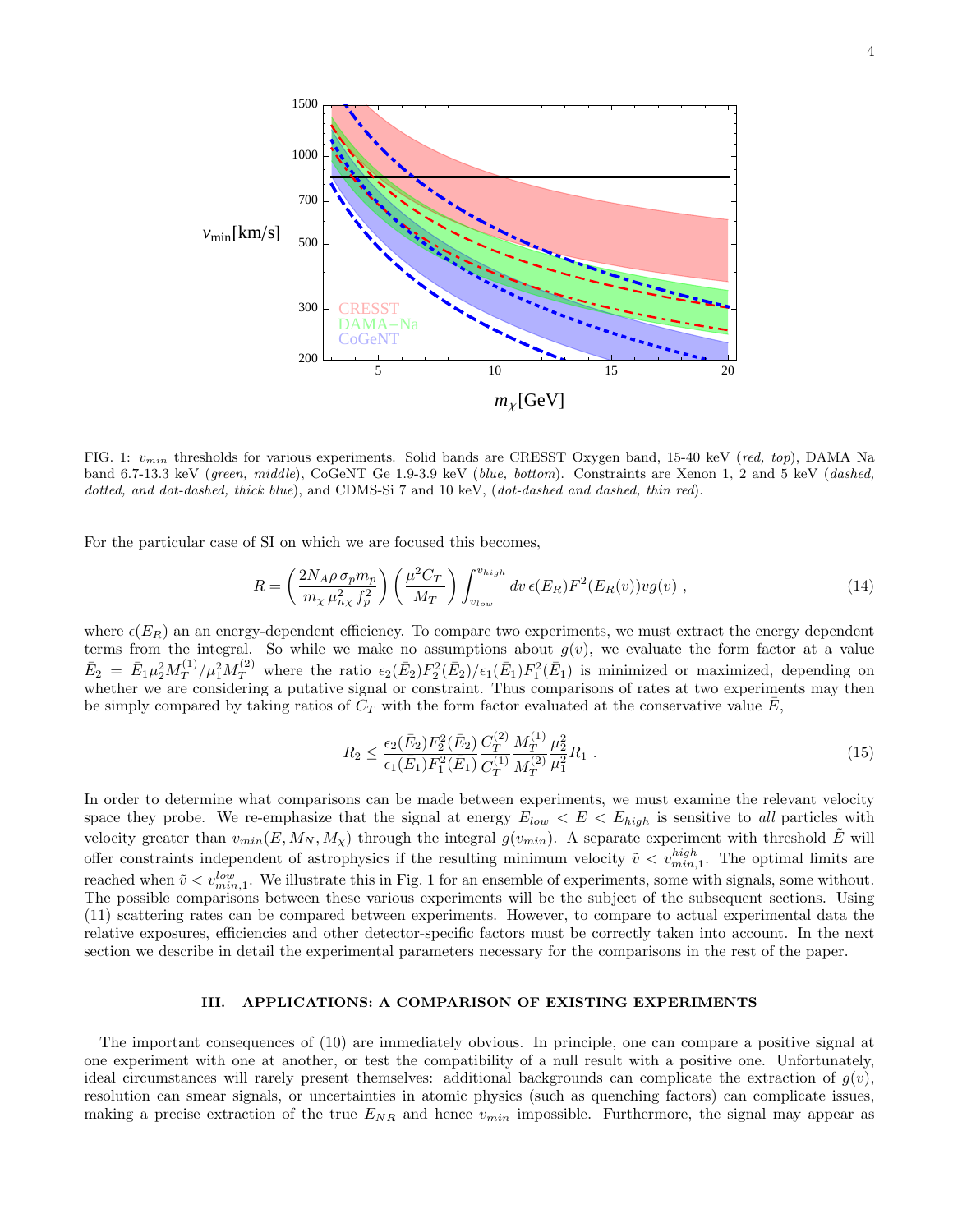a modulation (as in DAMA) limiting access to  $g(v)$  to a summer/winter difference, or a lower bound on its mean. Finally the signal may be of such low statistics that a reliable inference on the shape of  $g(v)$  will be impossible, as is expected in many experiments before scaling to larger targets or running for longer exposures.

Nonetheless, in light of these challenging issues, there remain meaningful comparisons that can be made between experiments. Especially since these transformations preserve all information in the signal, we should be able to make the strongest possible relative statements without invoking additional assumptions about the halo. Such results are especially interesting in view of recent results that may pertain to light WIMPs. Since light WIMPs probe the highest part of the velocity distribution, where deviations from Maxwellian properties are the most likely, our approach is especially relevant.

We consider three potential signals: the CoGeNT low-energy excess [7], the DAMA annual modulation signal [42] and the recently reported Oxygen-band events at CRESST [43] and for constraints: XENON10 (both conventional analyses and S2-only) and CDMS-Si; we describe the relevant parameters necessary for comparison between the various experiments below.

#### CoGeNT

The CoGeNT experiment [7] consists of a low noise germanium detector with 330 g of fiducial mass which has reported data for 56 days of exposure. CoGeNT reports recoil energies that range from  $\sim 0.4$  keVee to  $\sim 12$  keVee, but we focus here on the events between 0.4 keVee and 3.2 keVee. The observed electron equivalent energy is related to the nuclear recoil energy by,  $E_{obs} = 0.2(E_r/keV)^{1.12}$ , so that the range of nuclear recoils of interest is  $1.9 - 12 \text{ keV}$ . In this range there are two cosmogenic peaks whose position and width are well understood, a relatively flat spectrum above these peaks and a clear excess at energies below the peaks. It is this low energy excess that may be due to a DM signal and, rather than assume a particular functional form and fit, we extract it from the data by taking the data below the first peak ( $E_{ee}$  < 1 keVee) subtracting from it the average of the high bins ( $E_{ee}$  > 1.6 keVee). Thus our "signal" region, shown in Fig. 1, is  $0.42 \text{ keVee} (1.9 \text{ keV}) < E_{ee}(E_r) < 0.92 \text{ keVee} (3.9 \text{ keV})$ . Finally, we take into account the detector efficiency [7].

#### DAMA

DAMA, which has a NaI target, has accumulated a total of 1.17 ton-years of data, from both DAMA/NaI [42] and DAMA/LIBRA [6, 44]. They have observed, at the 8.9  $\sigma$  C.L., an annually modulating signal, in the 2-6 keVee energy range, whose phase is consistent with that expected from DM. For low DM mass, recoils off the sodium dominate the spectrum, we take the quenching factor to be  $q_{Na} = 0.3$ , although we will discuss the effects of varying this. We concentrate here on the low energy range of recoil energies,  $2-4$  keVee, and in Fig. 1 we show the  $v_{min}$ -space for this range of energies, assuming a quenching factor  $q_{Na} = 0.3$ . A lower (higher)  $q_{Na}$  will result in the band moving higher (lower) in the plot. Specifically, for  $q_{Na} \approx 0.45$  CoGeNT and DAMA are probing nearly identical ranges of velocity space.

In addition to the modulated rate DAMA has measured the total rate of recoil events and, as emphasized in [38], the DAMA unmodulated rate may also provide non-trivial constraints on models of DM. We do not consider the effects of channelling, which are believed to be small [45]. We take into account the energy resolution at DAMA, by smearing with a Gaussian distribution of width  $\sigma(E)/E = 0.448/\sqrt{E} + 0.0091$ , with E in keVee.

#### **CRESST**

CRESST consists of 9 CaWO<sub>4</sub> crystals (and 1 ZnWO<sub>4</sub> crystal). They recently reported [43] an excess of O-band events in approximately 400 kg days of exposure. Although they have not yet reported a detailed spectrum for each crystal it is still possible to gain some spectral information from Ref. [43].

The upper bound on the energy of the events is set by their 40 keV upper limit on their search box. For the lower bound we use a threshold of 15 keV. In reality, the threshold in each of the nine detectors is determined by the value where the leakage is expected to be 0.1 events, which ranges from 9.65 to 22.65 keV. In this total range 32 events are seen with an expected background of 8.7. In Ref. [43] individual detectors are listed and two detectors are explicitly plotted, and consequently we can determine that for seven detectors, there are 22 of 27 events above 15 keV, with an expected background (in these detectors) of 7.2 events, where to be conservative we have attributed all neutron and gamma backgrounds to these seven detectors. Thus, since we only use data from 7 detectors, and taking into account an efficiency of 90% (as used in the commissioning run), the data considered here has total exposure 280 kg days, and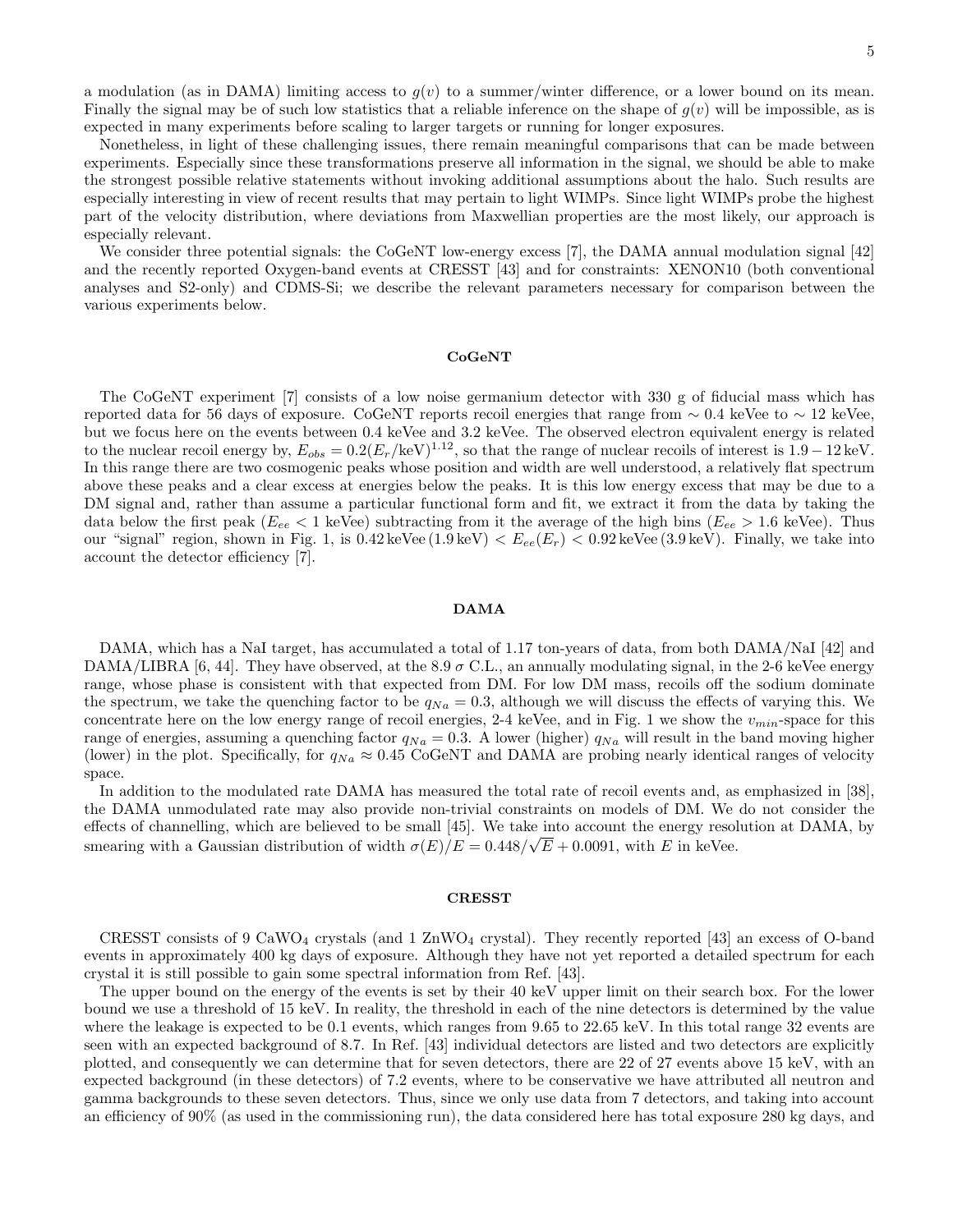22 events between 15-40 keV, with an expected background of 7.2. In the future, when all thresholds, exposures, and events are reported by the CRESST collaboration, these results can be refined, but for the moment, we make these conservative assumptions. The range of threshold velocities (i.e.,  $v_{min}$  values) corresponding to CRESST O-band events between 15-40 keV is shown in Fig. 1.

For constraints, we consider those experiments that are particularly sensitive to light WIMPs: XENON10 (both a conventional analysis [46] with a range of scintillation efficiencies, as we shall describe, as well as S2 only) and CDMS-Si.

#### XENON10

We use the unblind XENON10 analysis [46] on a 5.4 kg active target of Xenon taken over 58.6 days between October 2006 and February 2007. This analysis found 13 events between 16 keV and their upper threshold of 75 keV. Their lower threshold is set by requiring a minimum of ∼ 12 ionization electrons in the S2 signal, which for a constant  $\mathcal{L}_{eff} = 0.19$  corresponds to a threshold of ~ 2 keV, in addition there is an analysis threshold on the S1 signal of ~ 5 keV, with the same assumption on  $\mathcal{L}_{eff}$ . We will also consider a potential S2-only low-threshold (7 drift electron  $\sim$  1 keV) experiment as recently discussed by [47], we consider the efficiency adjusted exposure to be 5.1 kg days. For the charge yield considered in [47], this would correspond to a threshold of 1 keV. In Figure 1 we show limits for a Xenon experiment (thick blue lines) with a 5 keV threshold (upper line), as well as a what sensitivities 1 and 2 keV (lowest line and middle line, respective) thresholds would achieve.

There is considerable uncertainty in the behavior of  $\mathcal{L}_{eff}$ , especially at low energies, and here we will consider the three cases discussed in [48] which we denote by MIN, MED and MAX ordered by increasing value of  $\mathcal{L}_{eff}$  at recoil energies of 2 keV. The corresponding detector resolutions and efficiencies are taken from [48].

#### CDMS-Si

The CDMS experiment contains both germanium and silicon detectors, we focus here on Si since it is sensitive to lighter WIMPs due to smaller mass and lower thresholds. There have been several analyses of silicon data taken at the Soudan mine [49–51] which combined have a raw exposure of 88.6 kg days. For these analyses we use the efficiency presented in [51] which has a threshold for nuclear recoils of 7 keV. In all data there are no signal events observed below 50 keV. We do not consider here the recent low threshold analysis of CDMS-SUF [52].

In Fig. 1 we show the regions of velocity space associated with the experiments discussed above, the bands denote the range of  $v_{min}$  necessary to see events in the experiments with possible DM signals and the region between the curves are the same quantity at various null experiments. We show both 7 and 10 keV thresholds for a silicon experiment, we choose these limits as at 7 keV the CDMS efficiency is going to zero, making limits that are reliant on that threshold more sensitive to uncertainties, while at 10 keV it is stable at  $\sim 20\%$ . For a Xenon target we consider 1, 2 and 5 keV thresholds, which may be reachable for different assumptions regarding  $\mathcal{L}_{eff}$  and  $Q_y$ . In Table I we show, for fixed  $m<sub>x</sub> = 10$  GeV, how the energy ranges probed at CoGeNT, DAMA and CRESST translate to various elements used in other experiments.

A careful examination of Fig. 1 shows a number of things: first, CoGeNT can be tested only by the 7 keV threshold of CDMS-Si, as well as a Xenon analysis sensitive to low energies. The first two have sensitivity below 10 keV, while Xenon can only make astrophysics-independent statements if the threshold is lower than 2.5 keV. This demonstrates, explicitly, that a model-independent comparison involves reaching signals present at 2 keV, and clarifying the scale to which  $\mathcal{L}_{eff}$  must be measured. The CDMS-Si analysis is only sensitive right at its threshold to CoGeNT. As questions have been raised [53] about the precise value of the Si threshold, if one restricts oneself to the higher threshold, no limits are possible.

Similarly, DAMA is tested well by CDMS-Si with a 7 keV threshold, but only marginally at 10 keV. Low-threshold Xenon analyses can give robust limits of DAMA, while higher thresholds are generally limited to heavier masses.

Finally, we see that the CRESST results are completely tested by the low-threshold XENON10 analysis, CDMS-Si (even with a 10 keV) threshold. While the nominal threshold, depending on the details of  $\mathcal{L}_{eff}$ , of XENON10 (∼ 5 keV) and XENON100 (∼ 6 keV) is too high, both experiments can probe down to 4 keV with moderately reduced sensitivity, and energy smearing will given XENON sensitivity to the CRESST signal.

With these ranges in hand, we can proceed to compare the experiments directly. We shall see that if the potential signal is large enough,  $g(v)$  can be extracted directly, even if  $f(v)$  cannot be extracted with any reliability. In such cases, we can make slightly stronger statements involving the spectra. However, even if  $g(v)$  cannot be reconstructed, we can still make significant statements by integrating over the relevant velocity range.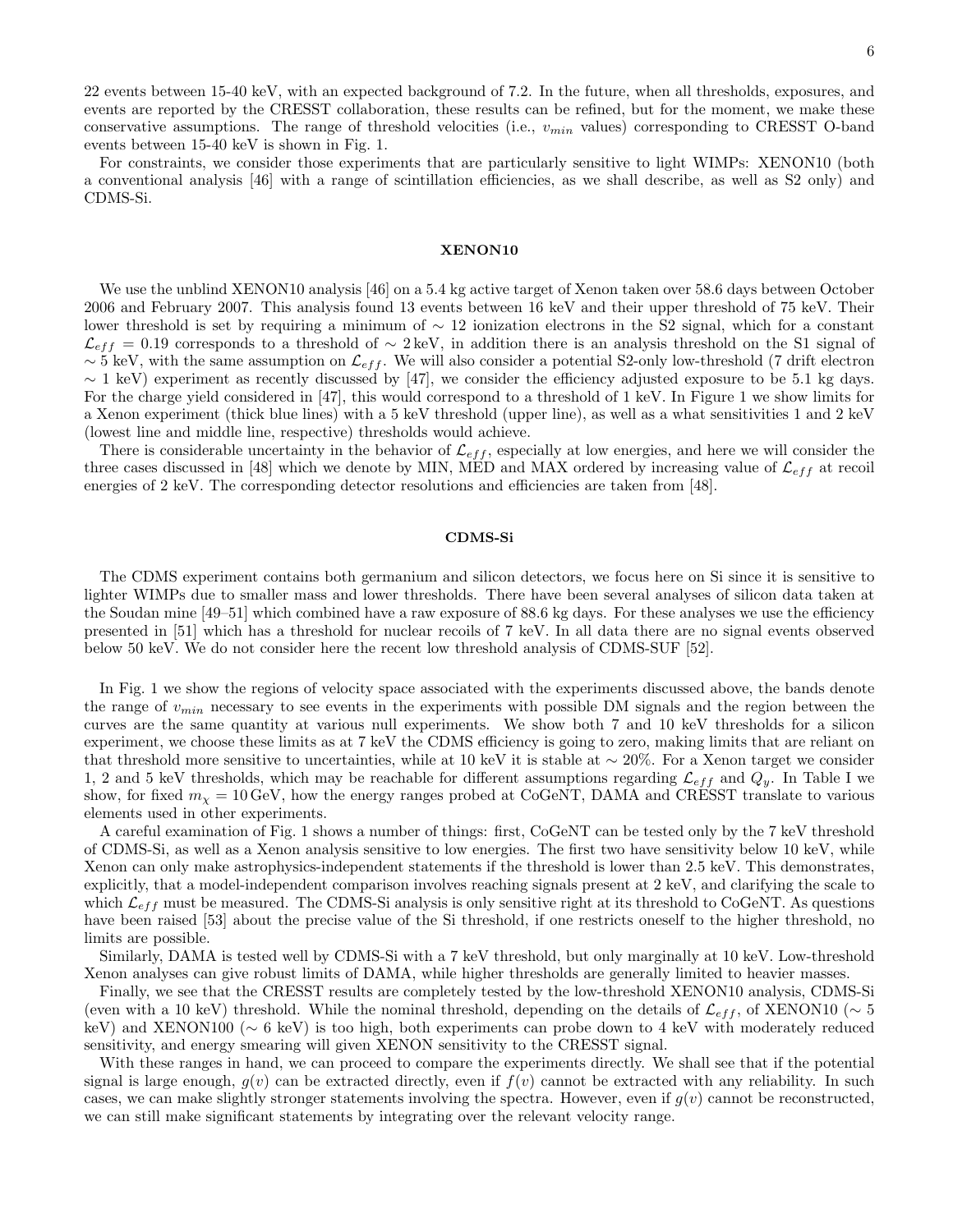| Approx. range $\qquad$ 0                                                                                     | Na | Si Si | Ar | Ge | Xe. |
|--------------------------------------------------------------------------------------------------------------|----|-------|----|----|-----|
| CoGeNT (Ge): $2 - 4$ 4.3 - 8.6 3.9 - 7.8 3.6 - 7.2 3.0 - 6.0 2 - 4 1.3 - 2.5                                 |    |       |    |    |     |
| DAMA (Na): $6 - 13 \mid 6.6 - 14 \mid 6 - 13 \mid 5.5 - 12 \mid 4.6 - 10 \mid 3.1 - 6.7 \mid 1.9 - 4.2 \mid$ |    |       |    |    |     |
| CRESST (O): $15 - 40$   $15 - 40$   $14 - 36$   $12 - 33$   $10 - 28$   $6.9 - 19$   $4.3 - 12$              |    |       |    |    |     |

TABLE I: Conversion of energy ranges (all in keV) between various experiments/targets for a 10 GeV DM particle, using the expression in (7).



FIG. 2: The extracted CoGeNT signal (left and bottom axes) and the rate it is mapped to on a Xenon target (top and right axes) for  $m_{\chi} = 10 \,\text{GeV}$  (rescaled by form factors at the corresponding energies  $F_{Xe}^2(E_R^{Xe}), F_{Ge}^2(E_R^{Ge}) \sim 1$ ). The dashed line is the lower bound on the rate at low energies, using the monotonically falling nature of  $g(v_{min})$ .

#### A. Application I: Employing Spectra in Near-Ideal Situations (CoGeNT)

We consider first the situation when there is sufficient data to be able to extract a recoil spectrum, CoGeNT is a example of such an experiment, because the putative signal is quite large. We concentrate on the events below 3.2 keVee where the DM signal should be largest and there are few cosmogenic backgrounds. In this range, in addition to the possible DM signal at low energies, the data contains several clear cosmogenic peaks and a constant background above the peaks. We average the [1.62-3.16 keVee] bins as an estimate of the constant background and subtract this from the bins in the [0.42-0.92 keVee] range, which we then consider as the DM signal, after this subtraction there are 92 signal events before efficiency correction. This allows us to determine  $g(v)$  or, equivalently, predict the rate at any other experiment in the equivalent energy range. One can easily observe from its definition that  $g(v)$  is monotonically decreasing as a function of  $v$  (see, for instance the discussion in [41]), and thus the value at the low end of this range is a lower bound for lower values of v. This is not especially relevant for our analysis here, but would be likely relevant in situations where the other experiments could probe lower energies as well.

Since we will compare this with the XENON10 experiment, we choose  $f_p = 1$  and  $f_n = 0$ , which is motivated from light mediators mixing with the photon, since it will give the most lenient bounds. Using (11) we can map the CoGeNT signal onto a Xenon target, and study the signal that would arise at XENON10. We show this in figure 2.

What is remarkable about this figure is that – once the CoGeNT signal is specified – the expected rate on a Xenon target is completely unambiguous (and similarly on any other target). This involves no assumptions about the halo escape velocity, velocity dispersion, or even the assumption that the velocity distribution is Maxwellian, but requires only an input of the WIMP mass.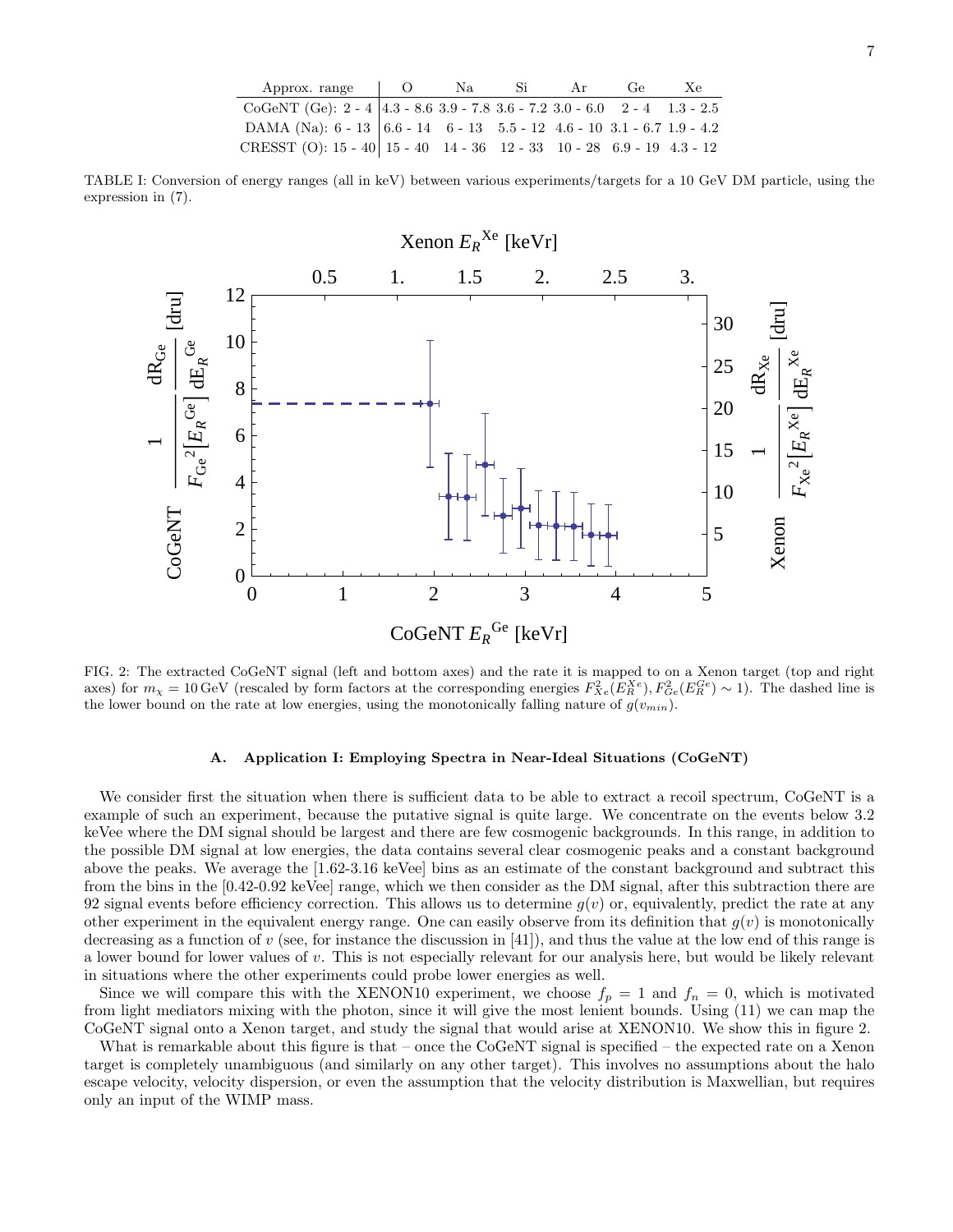

FIG. 3: The number of events predicted at XENON10 by the possible DM signal at CoGeNT for 3 cases of  $\mathcal{L}_{eff}$ , MIN (dashed red), MED (solid green) and MAX (dotted blue). The black line is the 90% C.L. upper limit on the number of events allowed by XENON10 data, the region above this line is excluded at 90% confidence.

After taking into account exposure and the detector efficiencies (MIN, MED and MAX cases described above) we can predict the total number of events predicted by the CoGeNT events (if they are indeed coming from elastically scattering DM), we show this in Fig. 3. Since there were no events at XENON10 in the energy range corresponding to the CoGeNT range we see that *independent of all astrophysical assumptions*, only for  $L_{eff}^{MIN}$  are CoGeNT and XENON10 are consistent at the 90% C.L. In the MIN case,  $m_{\chi} < 11$  GeV allows CoGeNT to evade XENON10. For MED and MAX cases the predicted signal at XENON10 would be too large by a significant amount, excluding the elastic SI WIMP scattering interpretation by more than an order of magnitude.

Because of the uncertainties associated with extraction of the value of  $\mathcal{L}_{eff}$  at low energies, additional attempts have been made to probe the low energy region with Xenon experiments. In particular, [47, 54] examined data from XENON10, and used only the ionization signal (S2), which is typically larger than S1 and can allow a more reliable signal at low energies. The value of the charge yield (drift electrons per keV) was extracted from Monte Carlo. Using the values there, the equivalent energy range for CoGeNT is approximately 8 ∼ 13 electrons, above the 7 electron threshold. Assuming a value of  $Q_y = 4$  electrons/keV for instance, the threshold of 7 electrons at XENON10 only captures a portion of the signal predicted by CoGeNT.

While the 7 electron cutoff corresponds to a particular value of energy in principle, Poisson fluctuations smear this. Nonetheless, an interesting question is the expected rate on the target used by [47, 54], with 5.1 kg d of effective exposure. This is most easily phrased in terms of the question of what charge yield can make these experiments consistent. Assuming a constant charge yield over the energies in question, we can calculate the likelihood based on Poisson fluctuations of events appearing in the XENON10 experiment, which we show in Figure 4. One sees that one would require a charge yield of roughly  $Q_y \leq 2.4$  electrons/keV for consistency, much lower than the value of  $Q_y \approx 7$ extracted by [47, 54]. Whether such a significant difference is reasonable will no doubt be subject to a great deal of discussion [55].

#### B. Application II: Total Rate Comparisons in Sub-Optimal Situations (CRESST)

The above situation with CoGeNT is close to ideal: low backgrounds, high statistics, good energy resolution and calibration. In contrast, there are often situations with significantly less ideal characteristics. In particular, it may be that not enough is known about the backgrounds, or the data itself, to be able to extract a recoil spectrum for DM, but we shall see it is nonetheless possible to say something about the total number of DM scatters. This is the case for the CRESST data, which we estimate has 15 events above background between 15 and 40 keV (see the discussion in III). We use (15) to compare the CRESST integrated rate to the null results of both CDMS-Si and XENON10, Fig. 5. When comparing the two experiments we take into account efficiencies and form factors so as to be as conservative as possible, as explained after (15).

As is clear from Fig. 5 any sizeable signal in this range is highly incompatible with both the XENON10 and CDMS-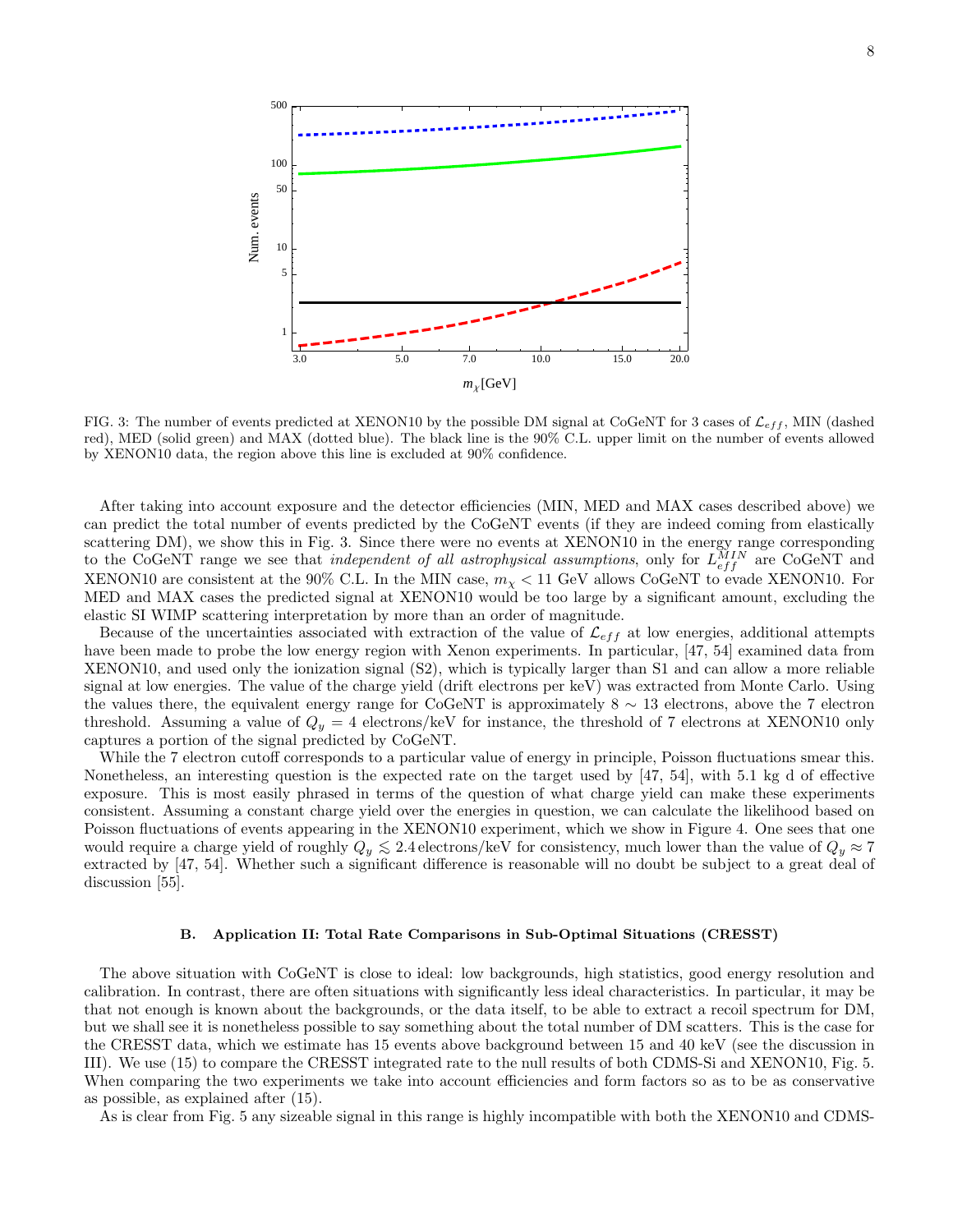

FIG. 4: (left) The number of events predicted (labels on contours), by CoGeNT, at XENON10 for an S2 only analysis [47, 54] for various S2 thresholds, assuming a constant value  $Q_y = 4$  electrons/keV. (right) The signal above threshold of 7 electrons, but assuming different constant values of charge yield,  $Q_y$ .



FIG. 5: LH plot: the CRESST prediction for the total number of events at CDMS-Si (solid red) and XENON10, for  $\mathcal{L}_{eff}^{MIN}$ (dashed black) and  $\mathcal{L}_{eff}^{MED}$  (dotted black), the dotted (horizontal blue) line is the 90% C.L. upper limit on the number of events allowed by CDMS-Si, the region above this line is excluded at 90% confidence. RH plot: the 90% C.L. upper limit on the number of events at CRESST as predicted by CDMS-Si (solid red) and XENON10, again for  $\mathcal{L}_{eff}^{MIN}$  (dashed black) and  $\mathcal{L}_{eff}^{MED}$ <br>(dotted black), the dotted (blue) line is the number of events we estimate above backgr

Si results. While some have criticized the calibration at the lowest energies for CDMS-Si [53], the lowest energy relevant for 15 keV Oxygen recoils is above 10 and typically 11 keV on Silicon, depending on the WIMP mass. Thus, these constraints are likely quite stable to future modifications, making elastic WIMP scattering very unlikely to be the explanation of the CRESST anomalous events.

#### IV. OTHER APPLICATIONS AND FUTURE RESULTS

DAMA also has extracted a recoil spectrum, possibly associated with DM, but in this case it is for the modulating part of the DM signal, i.e. DAMA allows extraction of  $g(v, t)$ . We can repeat the exercise of translating from one experiment to another to get a prediction for the size of the modulating signal at XENON10. Since XENON10 took its data in the winter and saw no events in the region corresponding to DAMA's 2-6 keVee, this places an upper limit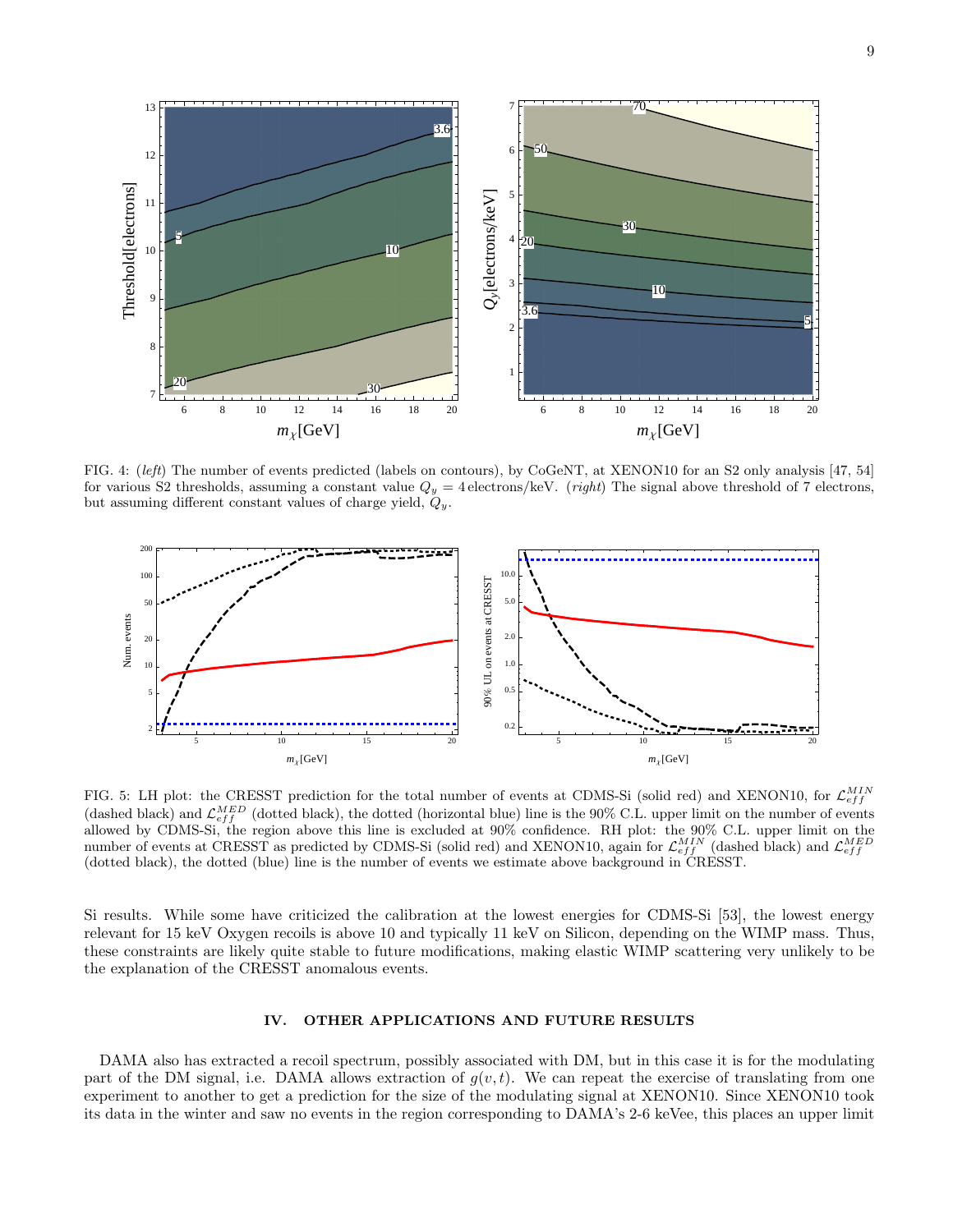

FIG. 6: The 90% C.L. lower limit on the modulation fraction allowed by XENON10 data, for a quench factor in sodium of 0.3 (LH plot) and 0.45 (RH plot) and for 3 cases of  $\mathcal{L}_{eff}$ , MIN (dashed red), MED (solid green) and MAX (dotted blue). A modulation fraction below the curves is ruled out at 90% confidence.

of 2.3 events in the winter which in turn places a lower bound on the amount of modulation the DM signal must have in order not be ruled out by XENON10's null result. We present this lower bound on the modulation fraction<sup>3</sup> in Fig. 6 for two choices of the quench factor in sodium,  $q_{Na} = 0.3, 0.45$ . Thus, irrespective of astrophysics, in order for DAMA to be consistent with XENON10 the modulation fraction has to be larger than 20% and in most cases almost 100% for the standard assumption of  $q_{Na} = 0.3$ . For the more extreme choice of  $q_{Na} = 0.45$  the modulation may be smaller but for DM heavier than 10 GeV it again has to be above 20%.

An interesting relationship between CoGeNT and DAMA can be made here. The modulation at DAMA can be applied to CoGeNT through (15). In doing so, one finds a modulation  $O(0.8-0.9 \text{cpd/kg})$  expected at CoGeNT. With a quenching factor  $q_{Na} = 0.3$ , this is expected to overlap the L-shell peaks, which, in decaying away, would make a rising signal difficult to extract. The modulation in the signal range we cannot predict.

On the other hand, if  $q_{Na} = 0.45$ , then the energy range of CoGeNT overlaps that of DAMA. The 0.8 – 0.9cpd/kg modulation amplitude would then be visible over the  $\sim$  5cpd/kg in that range (i.e., a modulated amplitude of  $\sim$  20 %, or ∼ 40% peak-to-peak), which should be detectable over an annual cycle.

Finally, it is intriguing to employ this technique to study what sensitivities future experiments will have to existing signals. In particular, we can consider the COUPP experiment, with a CF<sub>3</sub>I target. Focusing on scattering off of Fluorine, the CoGeNT events would be visible in a range  $4.7 - 9.4$  keVr, while the DAMA modulation would be present in the range 7.3 – 14.6 (4.8 – 9.7) keVr for  $q_{Na} = 0.3(0.45)$ , for  $m_{\chi} = 7$  GeV. Thus, a threshold in the 5 – 9 keVr range should allow astrophysics independent tests of these signals.

#### V. DISCUSSION

The search for WIMP dark matter has as its elements three central goals: to discover the WIMP, and to measure its mass and interaction cross section with matter. Although we have proceeded for years without a confirmed discovery, the focus has been on what ranges of mass and cross section are excluded. Regrettably, this thinking has crept into our whole approach to discussing a comparison of WIMP searches — we compare compatibility within the confines of  $m<sub>x</sub> - \sigma$  plots, confusing the answer to the latter two questions (the WIMP mass and properties) with the central first question: has dark matter been discovered? To do so necessarily entangles our astrophysical uncertainties into our results, and even worse, makes it difficult, if not impossible, to determine how sensitive the conclusions are to variations in the halo model.

To this end, we have explored a new technique to compare experiments in the presence of a positive signal, and importantly, to do so without invoking any astrophysical model whatsoever. The energy range of a given experiment can, for a given WIMP mass, be mapped unambiguously into an equivalent energy range at another using the expression in (7), allowing an apples-to-apples comparison of signals and limits. Moreover, the measured rate at one

<sup>&</sup>lt;sup>3</sup> We define the modulation fraction as  $\frac{S-W}{S+W}$  where S, W denote the summer and winter event rate respectively.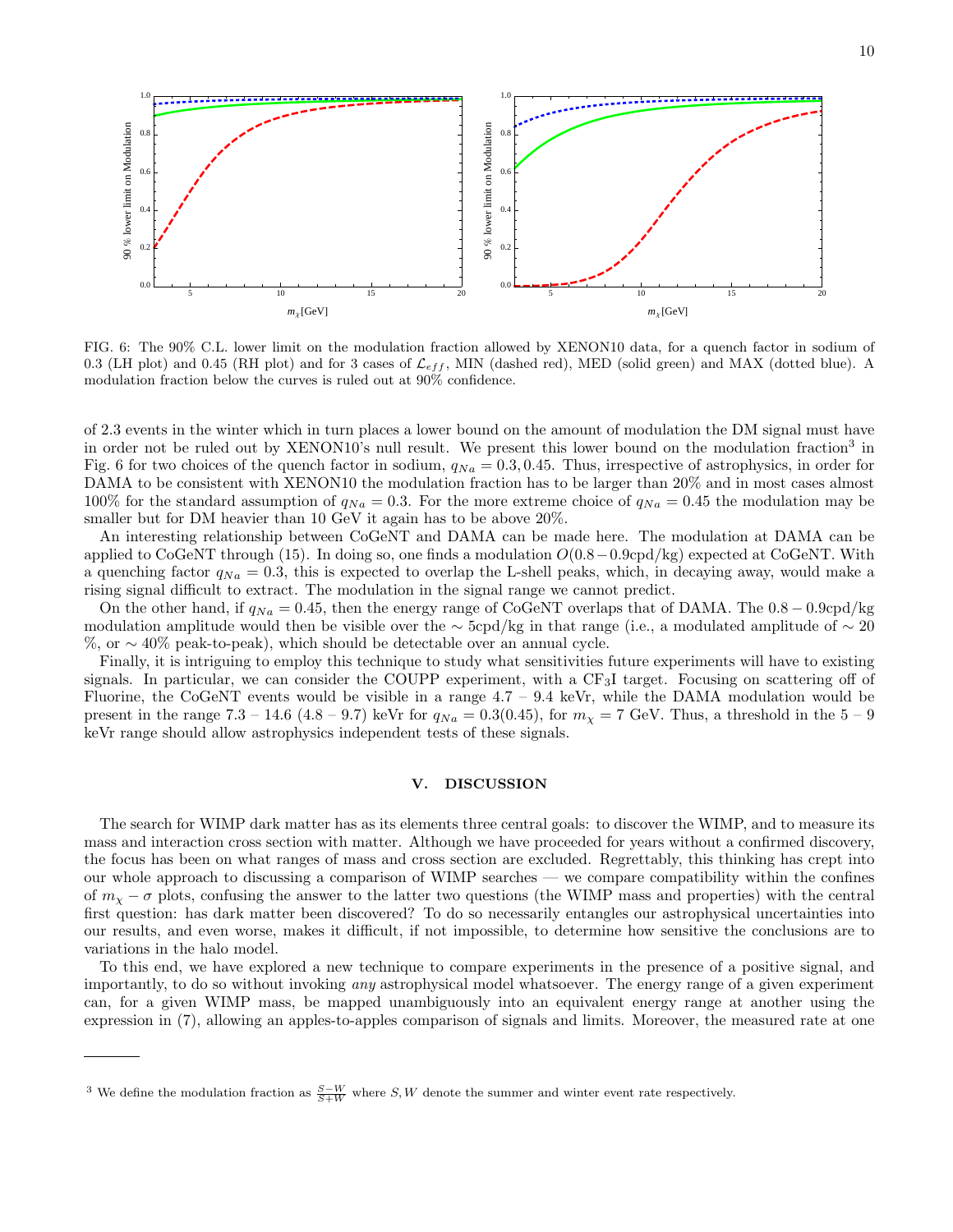

FIG. 7: A comparison of measurements and constraints of the astrophysical observable  $g(v)$  [see relevant expressions in  $(1),(2),(8)$ ] for  $m<sub>X</sub> = 10$  GeV: CoGeNT (blue), CDMS-Si (red, solid), CDMS-Ge (green, dot-dashed), XENON10 - MIN  $\mathcal{L}_{eff}$  (purple, dashed), and XENON10 - MED  $\mathcal{L}_{eff}$  (gray, dotted). CoGeNT values assume the events arise from elastically scattering dark matter, while for other experiments, regions above and to the right of the lines are excluded at 90% confidence. The jagged features of the CDMS-Ge curve arise from the presence of the two detected events.

experiment can be mapped into a rate at the other experiment with the expression in (10), once the particle physics model is specified, yielding a completely unambiguous prediction for the second experiment.

This is done by implicitly solving for the function  $g(v)$ . In a sense, each experiment is actually a measurement or upper limit of the function  $g(v)$ . This motivates a new and simple comparison of experimental results by simply showing the different values and limits extracted for this function from different results, which we do in Fig. 7.

To determine this plot, in the presence of a positive signal, one needs merely to read off  $g(v)$  from (8). In the absence of a (clear) signal, there is always a certain element of choice in how one quantifies a constraint. However, one can exploit the fact that  $q$  is a monotonically decreasing function, so for our constraints, we simply assume that  $g(v)$  is constant below v, and assume a Poisson limit on the integral of (8) from the experimental threshold to v. However, other techniques could also be used, see the Appendix for more details.

This approach with a  $g - v$  plot has numerous advantages over the traditional  $m<sub>x</sub> - \sigma$  plots. It makes manifest what the relationships between the different experiments are in terms of what  $v_{min}$ -space is probed, and shows (for a given mass) whether tensions exist. Moreover, the quantity  $g(v)$  is extremely tightly linked to the data, with only a rescaling by form factor as in (8). Thus, unlike  $m<sub>\chi</sub> - \sigma$  plots, which have a tremendous amount of processing in them, this provides a direct comparison of experimental results on the same plot.

In light of this, we would propose that all future results take a three-tiered approach to data comparison and presentation

- $m<sub>X</sub> \sigma$  plots: the current standard presentation is extremely useful for understanding implications for models irrespective of other experiments, and for making model-dependent comparisons of different results. We emphasize that our new techniques are *complementary* to this, and not a replacement for it.
- A mapping of contested or compared results: by employing (10) an experiment can state in a completely astrophysics-independent fashion whether two results are compatible or not. The use of these tools would remove any discussion as to whether different assumptions about escape velocities would impact the question of consistency of conclusions.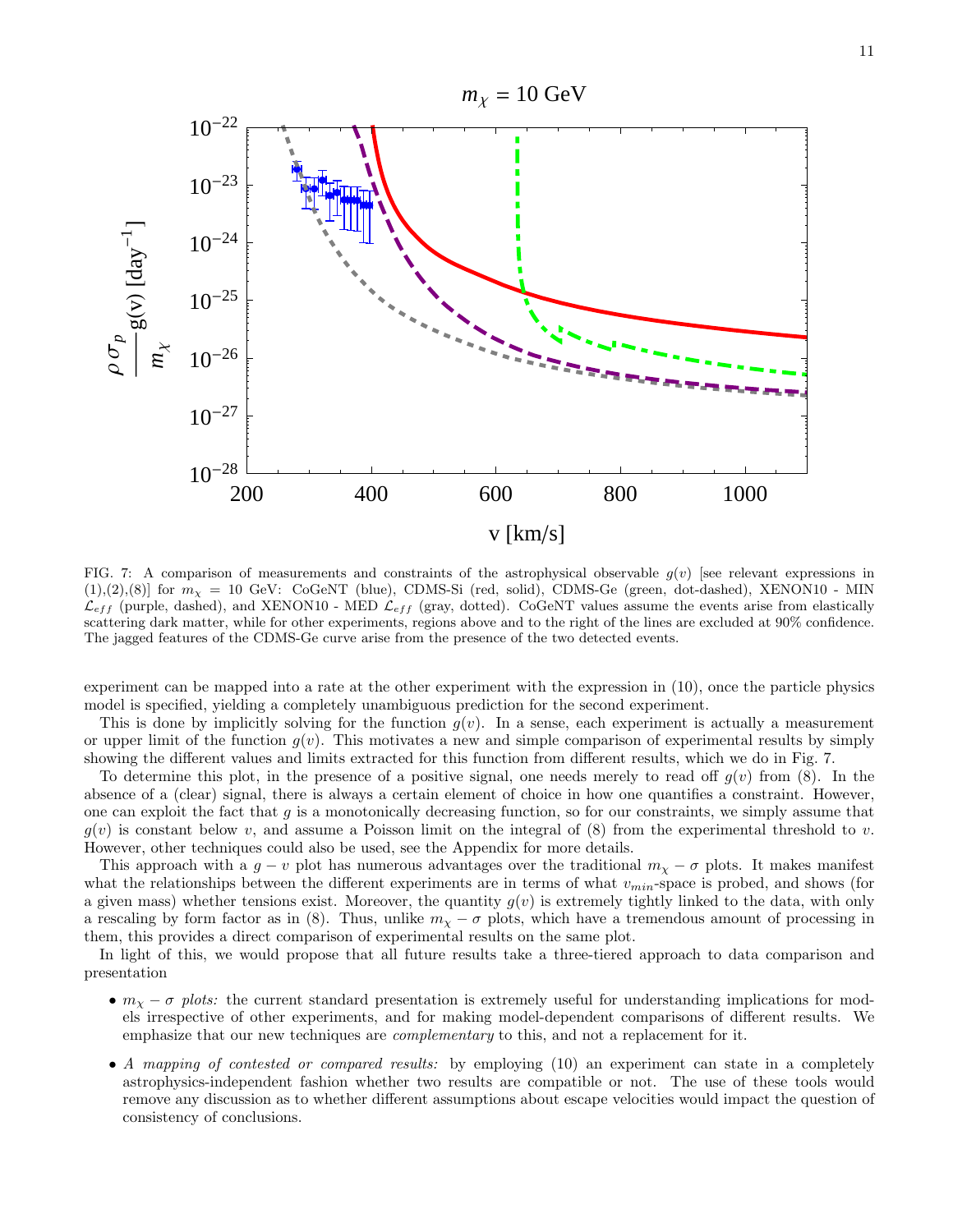• A measurement of  $g(v)$ : By presenting results in a  $g - v$  plot as in Fig. 7, the astrophysical dependences of results become more obvious, and relative (in)consistencies clear. For experiments with only a single nuclear target, the plot can be made for a single value of  $m<sub>x</sub>$ , and can be unambiguously mapped to any other value. For experiments with multiple targets, this will be slightly more involved, but still will likely require plotting the result for only a few values of  $m_{\chi}$ .

In the asymptotic future, we certainly hope for a large number of experiments, with different targets and technologies, all seeing results with high statistics. In the meantime, the question of whether dark matter has been discovered prompts the need for new techniques that do not rely on outside assumptions, but at the same time, keep the maximal amount of information possible. We have proposed such a technique, by mapping signals from one experiment to another via (10), comparable energy ranges through (7), and by extracting the *physical* astrophysical quantity  $g(v)$ through (8).

We have shown numerous applications of this to existing results from CoGeNT, DAMA and CRESST. In particular, we have found that only for low values of  $\mathcal{L}_{eff}$ , a positive signal at CoGeNT can coexist with null results from the conventional XENON10 analyses. For S2-only analyses, however, we have seen that consistency requires a charge yield of  $Q_y < 2.4$  electrons/keV, well below most current assumptions. By comparing DAMA and XENON10, for  $q_{Na} = 0.3$ , we have shown the modulation rate is typically higher than 80%, which would be difficult to achieve for elastically scattering WIMPs over a large range of  $2 - 4$  keVee, even with non-standard halo models. On the other hand, for  $q_{Na} = 0.45$ , the modulation can be lower, ~ 10%. However, in this case, the DAMA modulation maps into the CoGeNT energy range, predicting a clear modulation amplitude of  $\sim 20\%$  in the low-energy range. Finally, we have seen how even in situations with large backgrounds and unclear spectra, as is the case of the excess events reported by the CRESST collaboration, constraints by CDMS-Si and XENON10 unambiguously test this, making the elastic WIMP scattering explanation of them very unlikely.

While it remains to be seen which if any of these signals will turn out to be genuine signals of dark matter, these tools will provide a means to remove one of the important uncertainties in their comparison. Perhaps, with higher statistics, this can be inverted, and by requiring the consistency from different measurements of  $g(v)$ , dark matter will yield information on astrophysics, as well.

#### Acknowledgments

We thank Juan Collar, Rafael Lang, David Moore and Peter Sorensen for useful comments on the manuscript. NW is supported by NSF grant PHY-0449818 and DOE OJI grant # DE-FG02-06ER41417, as well as by the Amborse Monell Foundation. Fermilab is operated by Fermi Research Alliance, LLC, under Contract DE-AC02-07CH11359 with the United States Department of Energy. PF and NW would like to thank Aspen Center for Physics where this work was initiated.

#### Appendix A: Displaying direct detection results in an astrophysics independent fashion

As well as allowing comparison of positive results between different experiments in a fashion that is independent of astrophysics, our technique also allows constraints to be compared to each other and to putative discoveries. Such comparisons can be made, such as we have done by constraining  $g(v)$  in Figure 7. Here we outline, in more detail, how this is carried out.

For positive results the comparison can be made at the spectrum level through the application of (10). This is most easily done in the situation that the statistics are large enough, and backgrounds low enough, that a meaningful rate  $dR/dE_R$  can be extracted. Then, using (10), a direct measurement of  $g(v)$  can be given. In situations where rates are too low to simply read off  $g(v)$ , alternative techniques would be needed. The simplest would just be to take a large enough bin in  $v$  such that statistics are adequate, but more sophisticated approaches, utilizing the monotonicity of  $g(v)$  would also be possible. We leave such studies for future work.

If an experiment does not see a sufficient number of signal events to claim discovery, then it is likely that one will wish instead to place a constraint on the properties of dark matter. In general, one should first ascertain the bound on the parameterized WIMP cross section at the confidence level required. This can be simply done, using whatever confidence estimator is already used for astrophysics-dependent  $\sigma - m_{\chi}$  plots.

Suppose that one wishes to employ some confidence estimator  $C(dR/dE_R(m_X))$  to place limits, where  $dR/dE_R(m_X)$ is the expected recoil spectrum for some  $\sigma_0$ , i.e., (1). This estimator may simply be using Poisson statistics, evaluating the integral of the spectrum, or using more advanced techniques that use spectral information as well, such as those of Yellin [56]. For a given value of  $m<sub>x</sub>$ , for instance, one varies other parameters until one achieves, e.g.,  $C = 0.1$  allowing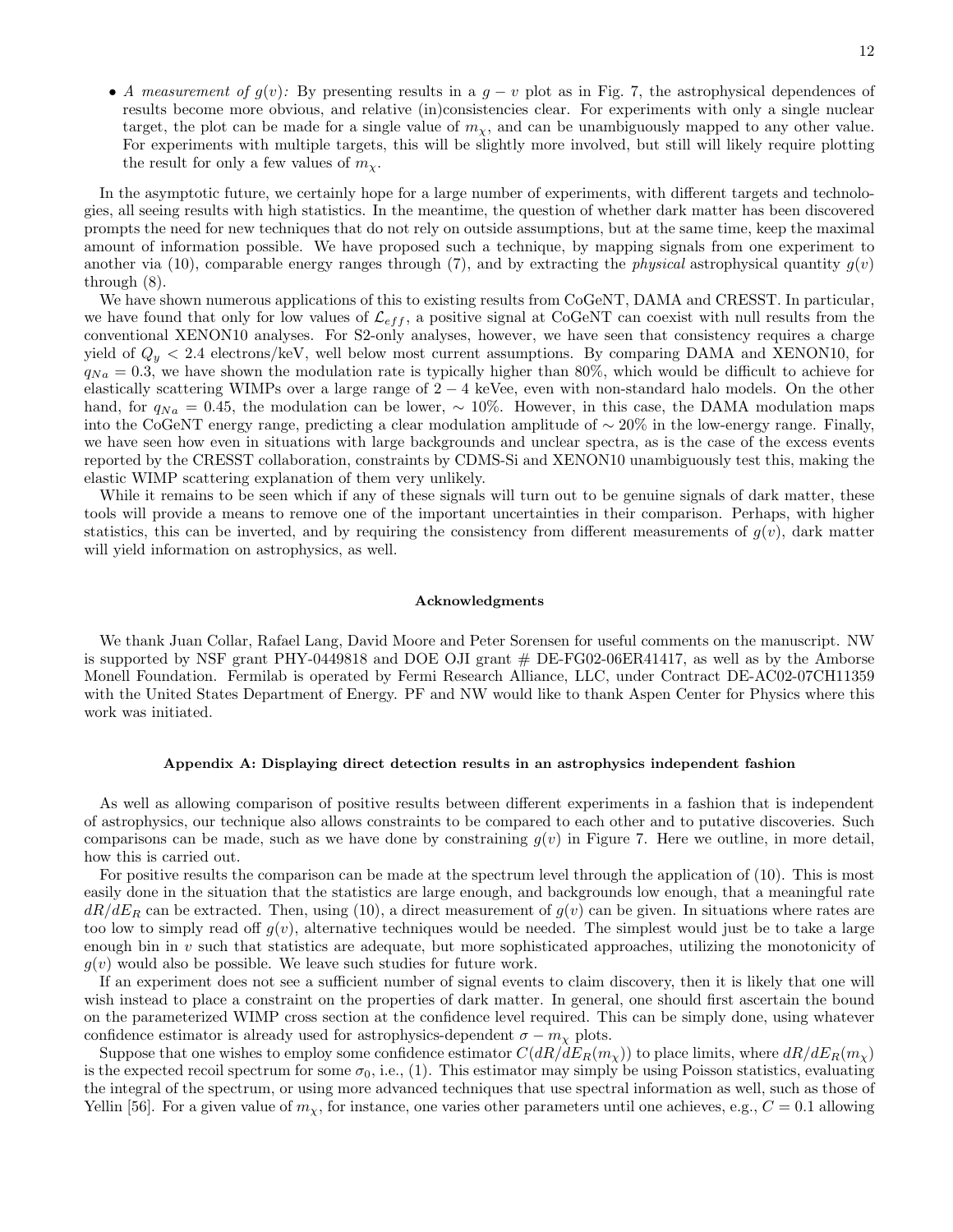one to claim a 90% exclusion for those parameters. Assuming that such an analysis has already been performed for explicit halo models, it is straightforward to place a bound on  $\rho\sigma g(v_{min})/m_{\chi}$ , for a particular choice of DM mass, in the general astrophysics case.

For standard  $\sigma - m_{\chi}$  plots,  $g(v)$  is fixed, for instance a Maxwellian distribution, with a fixed  $v_0$  and  $v_{esc}$ . The only free parameters in  $dR/dE_R(m_\chi)$  are then  $m_\chi$  and  $\sigma_0$  (in the SI case), or  $a_p$  and  $a_n$  (in the SD case). In our case, since we do not want to use a Maxwellian  $g(v)$ , we have an additional free parameter.

Since  $g(v)$  is a monotonically decreasing function an upper bound on its value at some velocity  $v_1, g(v_1) \leq g_1$ , also applies to all lower velocities. Thus, the most conservative form that the upper bound on  $g(v)$  can take is that of a step function

$$
g(v; v_1) = g_1 \Theta(v_1 - v) \tag{A1}
$$

Physically, this would correspond to stream in  $f(v)$  with velocity  $v_1$ .

Using this, (1) becomes

$$
\frac{dR}{dE_R} = \frac{N_T M_T \rho}{2m_\chi \mu^2} \sigma(E_R) g_1 \Theta(v_1 - v_{min}(E_R)) \ . \tag{A2}
$$

For a given WIMP mass  $m_x$ , the overall scaling is now proportional to e.g.,  $\rho \sigma g_1/m_x$  in the SI case, rather than simply  $\rho\sigma/m_{\chi}$  as in the standard case where g is specified. For a given  $v_1$ , one can then place a limit on this combination using the existing estimator.

In short: to calculate the appropriate limits on  $g(v)$ , one should use whatever technique one was intending to use for the standard analysis, but now replace the Maxwellian  $g(v)$  with the step function form. For any given  $m<sub>x</sub>$ , one places a limit on  $\rho \sigma g_1/m_\chi$  as one would have on  $\rho \sigma/m_\chi$ , or,  $\sigma$  for fixed  $\rho$  and  $m_\chi$ , precisely as before.

- [1] E. Behnke et al. (COUPP), Science 319, 933 (2008), 0804.2886.
- [2] G. Angloher et al., Astroparticle Physics 31, 270 (2009), 0809.1829.
- [3] V. N. Lebedenko et al., Phys. Rev. D80, 052010 (2009), 0812.1150.
- [4] Z. Ahmed et al. (The CDMS-II), Science **327**, 1619 (2010), 0912.3592.
- [5] V. Sanglard (for the EDELWEISS), J. Phys. Conf. Ser. **203**, 012037 (2010), 0912.1196.
- [6] R. Bernabei et al., Eur. Phys. J. **C67**, 39 (2010), 1002.1028.
- [7] C. E. Aalseth et al. (CoGeNT) (2010), 1002.4703.
- [8] E. Aprile et al. (XENON100), Phys. Rev. Lett. 105, 131302 (2010), 1005.0380.
- [9] M.-C. Piro (on behalf of the PICASSO) (2010), 1005.5455.
- [10] G. Jungman, M. Kamionkowski, and K. Griest, Phys. Rept. 267, 195 (1996), hep-ph/9506380.
- [11] B. Feldstein, A. L. Fitzpatrick, and E. Katz, JCAP 1001, 020 (2010), 0908.2991.
- [12] S. Chang, A. Pierce, and N. Weiner, JCAP 1001, 006 (2010), 0908.3192.
- [13] D. Tucker-Smith and N. Weiner, Phys. Rev. D64, 043502 (2001), hep-ph/0101138.
- [14] D. Tucker-Smith and N. Weiner, Phys. Rev. D72, 063509 (2005), hep-ph/0402065.
- [15] J. Bagnasco, M. Dine, and S. D. Thomas, Phys. Lett. B320, 99 (1994), hep-ph/9310290.
- [16] M. Pospelov and T. ter Veldhuis, Phys. Lett. B480, 181 (2000), hep-ph/0003010.
- [17] K. Sigurdson, M. Doran, A. Kurylov, R. R. Caldwell, and M. Kamionkowski, Phys. Rev. D70, 083501 (2004), astroph/0406355.
- [18] V. Barger, W.-Y. Keung, and D. Marfatia (2010), 1007.4345.
- [19] S. Chang, N. Weiner, and I. Yavin (2010), 1007.4200.
- [20] A. L. Fitzpatrick and K. M. Zurek, Phys. Rev. D82, 075004 (2010), 1007.5325.
- [21] T. Banks, J.-F. Fortin, and S. Thomas (2010), 1007.5515.
- [22] Y. Bai and P. J. Fox, JHEP 11, 052 (2009), 0909.2900.
- [23] R. Foot, Phys. Rev. D69, 036001 (2004), hep-ph/0308254.
- [24] R. Foot (2010), 1008.0685.
- [25] G. Duda, A. Kemper, and P. Gondolo, JCAP 0704, 012 (2007), hep-ph/0608035.
- [26] P. Sorensen et al., Nucl. Instrum. Meth. **A601**, 339 (2009), 0807.0459.
- [27] A. Manzur et al. (2009), 0909.1063.
- [28] M. Vogelsberger et al. (2008), 0812.0362.
- [29] M. Kuhlen et al. (2009), 0912.2358.
- [30] F. S. Ling, E. Nezri, E. Athanassoula, and R. Teyssier, JCAP 1002, 012 (2010), 0909.2028.
- [31] J. March-Russell, C. McCabe, and M. McCullough, JHEP 05, 071 (2009), 0812.1931.
- [32] C. McCabe, Phys. Rev. **D82**, 023530 (2010), 1005.0579.
- [33] M. Lisanti, L. E. Strigari, J. G. Wacker, and R. H. Wechsler (2010), 1010.4300.